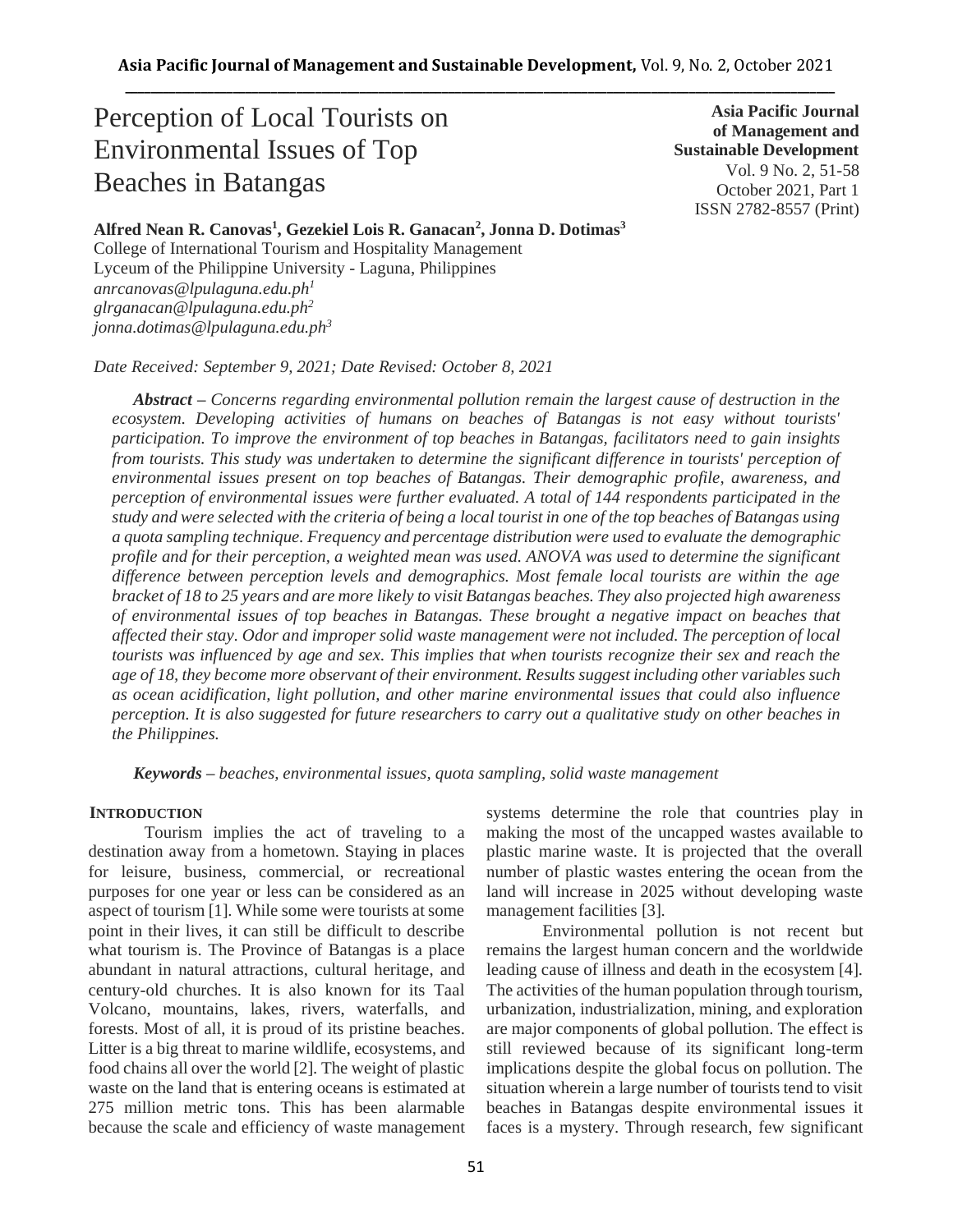studies tackled the perception of local tourists on environmental issues of top beaches in Batangas.

Thus, this study aims to determine the significant difference in tourists' perception of environmental issues of top beaches in Batangas. The importance of environmental issues in the community illustrates distinctions for the improvement of Batangas province and evaluating their perception may provide help to facilitators on offering quality service and improved programs for orderliness in their area. Furthermore, conducting this study may give awareness to both tourists and facilitators on possible solutions for the betterment of beaches or beach resorts. They may acquire plans for monitoring schemes and formulate more appropriate programs for top beaches in Batangas. On the other hand, it can be a source of recommendations for present programs to enable further improvement and make them successful.

# **OBJECTIVES OF THE STUDY**

The general objective of the study is to determine the perception of local tourists on environmental issues of top beaches in Batangas: Specifically, this study aims to: (1) determine the demographic profile of respondents, in terms of age and sex; (2) To assess the awareness of respondents on environmental issues of top beaches in Batangas; (3) Evaluate the level of perception among local tourists towards environmental issues of top beaches in Batangas, in terms of Pollution, Carrying capacity, Habitat modification, and Waste management; (4) To determine if there is a significant difference between the level of perception when grouped according to demographic profile. And lastly, propose an action plan based on the result.

# **MATERIALS AND METHODS Research Design**

The general objective of this study is to determine the perception of local tourists on environmental issues of top beaches in Batangas. In order to fill in this gap, the researchers used the descriptive analysis method along with a questionnaire to explore the nuances of the answers of respondents further and increase the depth of the analysis. Through the process of sorting, analysing, classifying, and tabulating data, the descriptive analysis method was obtained. In addition, the organized data was subjected to interpretation.

In order to obtain the necessary data, the researchers used the quantitative analysis approach using a questionnaire. This method highlights objective measurement and statistical or digital analysis of data using computational techniques to manipulate statistical data.

# **Respondents of the Study**

Local tourists who already visited beaches in Batangas were participants of this study. The respondents were given a survey questionnaire and were guided to understand the study clearly. Quota sampling was used to determine the respondents, a sample methodology sort where data from a homogenous group are collected. This involves a twostep method in which the population filters information into two variables. Moreover, it can be conveniently administered and can be compared rapidly.

A total of 144 respondents participated in the study, with an effect size of 0.29, an alpha error of 0.05, and a power of 0.95. These subgroups were selected without further criteria aside from being local tourists of top beaches in Batangas and visited those top beaches six times using a quota sampling technique. This is determined by using the empirical G-Power. It is a method for the estimation of statistical power in analysing various studies.

# **Data Gathering Instrument**

The primary tool used in this study is a survey. A survey is a quick and efficient way to obtain information from respondents. Checklist types of questions were used to help respondents answer easily. The researchers used a standardized survey for the evaluation of the study.

The survey is divided into three parts. (1) The profile of respondents serves as the independent variable of the research. This includes the name (optional), age, and sex. (2) The assessment of respondents' perception of environmental issues like pollution, carrying capacity, habitat modification, and waste management. (3) The evaluation of the awareness of local tourists on environmental issues of top beaches in Batangas serves as the dependent variable of the research.

To validate the survey, a Cronbach Analysis or pilot test was done before handling it to actual respondents. The results gathered were forwarded to the statistician and were tested to be valid in terms of reliability with the value of 0.926. The researchers utilized books, articles, journals, theses, and other reliable online sources to gather data and find necessary information for the study.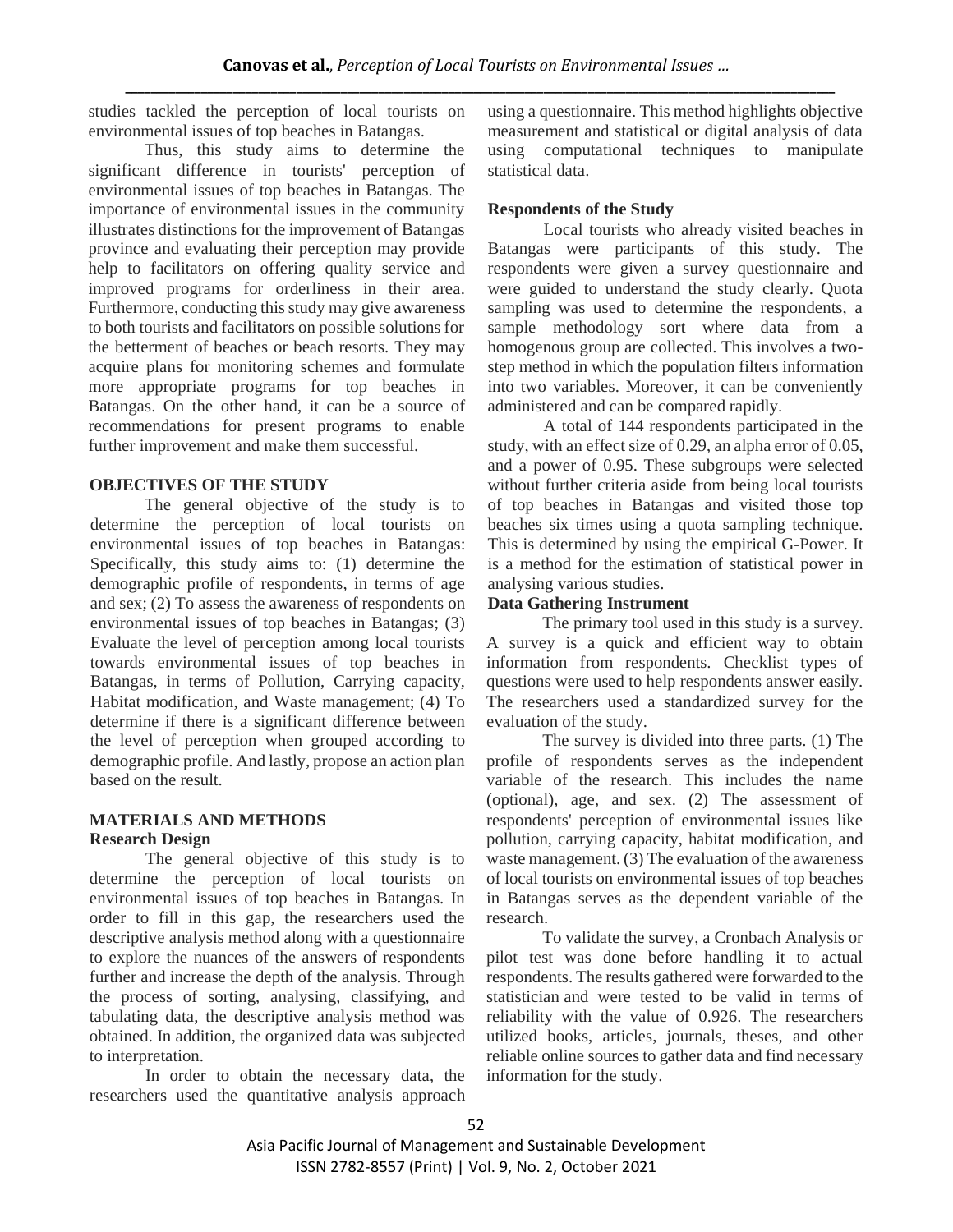### **Data Collection**

Local tourists who already visited beaches in Batangas were participants of this study. The respondents were given a survey and were guided to understand the study clearly. Quota sampling was used to determine the respondents, a sample methodology sort where data from a homogenous group are collected. This involves a two-step method in which the population filters information into two variables. Moreover, it can be conveniently administered and can be compared rapidly.

A total of 144 respondents participated in the study, with an effect size of 0.29, an alpha error of 0.05, and a power of 0.95. These subgroups were selected without further criteria aside from being local tourists of top beaches in Batangas and visited those top beaches six times using a quota sampling technique. This is determined by using the empirical G-Power. It is a method for the estimation of statistical power in analyzing various studies.

# **Ethical Consideration**

Respondents were given the option to include their name or not before proceeding with questions. In case respondents did not enter their names, the researchers did not force them to do so to give recognition to their rights given that unknown identification will not show any effect on the analysis of data.

Upon taking part in the study, everything obtained from respondents was restricted from being viewed by others aside from the researchers to value their privacy. The researchers also pledged not to release any information regarding answers to the questionnaire and that data gathered was only purposely used for the study to execute confidentiality.

The safety of the respondents was also prioritized by the researchers. Thus, they made sure to maintain the welfare of every participant as a focus of the study. The activity did not involve any risk to respondents upon participating. From the beginning and up to the end of data gathering, no respondent was harmed physically and emotionally.

# **Data Analysis**

The researchers used different statistical methods to analyze data gathered such as demographic profile according to respondent's age and sex using frequency and percentage.

The weighted mean in the Likert Scale identified the perception of respondents. The Likert Scale is a four-point scale used to allow the individual to express an idea regarding a particular statement.

On the other hand, to determine the significant difference between the levels of perception based on demographic profile Analysis of Variance (ANOVA) was used, a statistical technique that assesses potential differences in a scale-level dependent variable by a nominal-level variable having two or more categories.

### **RESULTS AND DISCUSSION**

It can be obtained that Table 1 shows that the highest in the range of  $18 - 25$  years old with 68.1 percent of the total population and the least is the 34 – 39 years old range with 6.3 percent. This shows that respondents who are young are mostly the ones who frequently visit the beach, this is due to the fact that at their age range, they are most likely to have the time and money to do so. As eloquently, younger people nowadays (aged 18 to 25) make up a subset of the millennial [5]. They are mostly internet natives, which means they currently live using modern digital technologies that can affect their decisions and perceptions.

**Table 1. Frequency distribution of local tourists in terms in terms of age**

| Age                    | Frequency | $\%$ | Rank |
|------------------------|-----------|------|------|
| $18 - 25$ years old    | 98        | 68.1 |      |
| $26 - 33$ years old    | 12        | 8.3  | 3    |
| $34 - 39$ years old    | Q         | 6.3  | 5    |
| $40 - 47$ years old    | 15        | 10.4 |      |
| 48 years old and above | 10        | 6.9  |      |
| Total                  | 144       | 100  |      |

Table 2 presents that there are more female respondents (61.1%) than male respondents (38.9%). Sex and gender are essential when it comes to making decisions, building up connections, stabilizing engagements, and choosing interventions [6]. Evidence keeps on appearing that gives highlights to some theories that may happen depending on sex, gender, and other intersectional definitions under different situations.

|        | Age   | Frequency | $\%$ | Rank |
|--------|-------|-----------|------|------|
| Male   |       | 56        | 38.9 |      |
| Female |       | 88        | -61. |      |
|        | Total | 44        | 100  |      |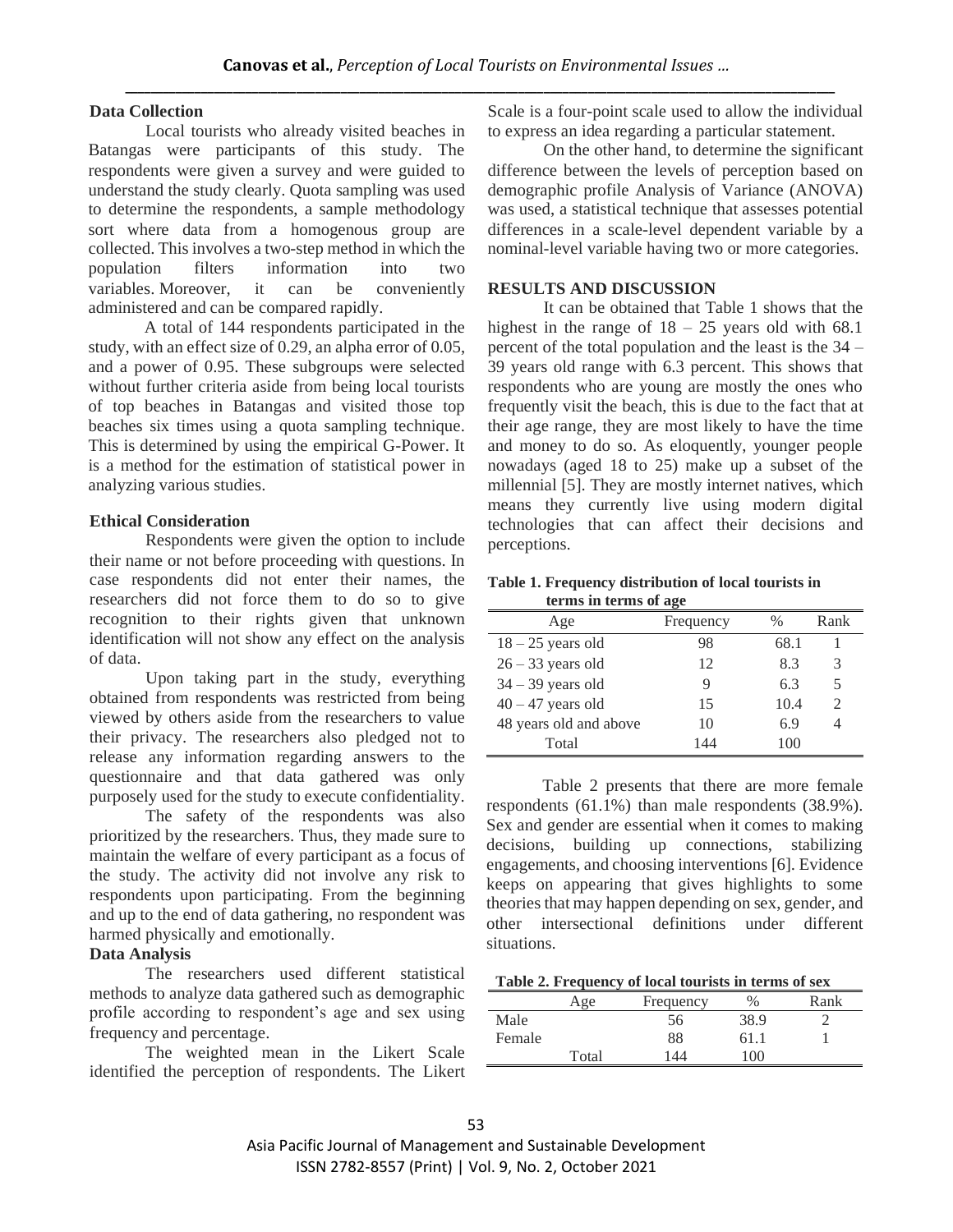| Table 3. Awareness of local tourists on         |  |
|-------------------------------------------------|--|
| environmental issues of top beaches in Batangas |  |

|              | <b>Indicators</b>                                                                   | WM   | VI        | R |  |
|--------------|-------------------------------------------------------------------------------------|------|-----------|---|--|
| $\mathbf{1}$ | Individual citizens should be<br>responsible for solving<br>environmental problems. | 3.66 | <b>HA</b> | 2 |  |
| 2.           | Plastics can destroy beaches.                                                       | 3.79 | <b>HA</b> |   |  |
| 3.           | Chemicals that we use like<br>sunscreen harm marine life on the<br>heach.           | 3.27 | A         | 5 |  |
|              | 4. Tourists should not overpopulate<br>the beach.                                   | 3.65 | <b>HA</b> | 3 |  |
| 5.           | Improper waste disposal affects the<br>beach.                                       | 3.53 | HА        | 4 |  |
|              | Composite Mean                                                                      | 3.58 |           |   |  |

*Legend: 3.51 – 3.00 = Highly Aware (HA); 2.51 – 3.50 = Aware (A); 1.51 – 2.50 = Slightly Aware (SA); 1.00 – 1.50 Not Aware (NA)*

Table 3 depicts the awareness of respondents regarding environmental issues of top beaches in Batangas. Based on data, the overall assessment of respondents' awareness of environmental issues was *highly aware*. Many regular beachgoers are much more knowledgeable and aware of beach environmental issues and their consequences [7]. This demonstrates that people are eager to strengthen their interest in environmental issues experienced on beaches.

#### **Table 4. Perception of local tourists on environmental**

| issues of top beaches in Batangas in terms of pollution |  |  |  |
|---------------------------------------------------------|--|--|--|
|---------------------------------------------------------|--|--|--|

|    | Indicators                          | WM   | VI  | R |
|----|-------------------------------------|------|-----|---|
|    | 1. Pollution affects my stay at the | 3.01 | A   | 4 |
|    | heach.                              |      |     |   |
| 2. | Pollution got much worse with       | 3.14 | A   | 3 |
|    | the fame of the beach.              |      |     |   |
| 3. | Pollution affects my choice of      | 2.96 | A   | 5 |
|    | traveling to the beach.             |      |     |   |
| 4. | Beach pollution is a potential      | 3.59 | SА  | 2 |
|    | threat to public health and         |      |     |   |
|    | safety.                             |      |     |   |
| 5. | Pollution destroys the visual       | 3.60 | S A |   |
|    | quality of the beach.               |      |     |   |
|    | Composite Mean                      | 3.26 | А   |   |

*Legend: 3.50 – 4.00 - Strongly Agree (SA); 2.50 – 3.49 – Agree (A); 1.50 – 2.49 – Disagree(D); 1.00 – 1.49 - Strongly Disagree (SD)*

Table 4 indicates that three of the assessment of respondents on indicators of beach pollution was *agree*d and two *strongly agree*d with a composite mean score of 3.26. Beach pollution seems to have an impact on not just the environment of marine life, but rather on humans that are vulnerable to pollutants dumped in the sea [8]. Straightforwardly, most of the respondents *agree* that pollution negatively impacts unique beach environments where animals and plants are dependent and that polluted beaches threaten human safety and can restrict economic activity in the local city.

*Pollution destroys the visual quality of the beach* ranked first among items in Table 4 (3.60). This means most respondents *strongly agree* that pollution is very harmful since it contains almost all pollutants that can destroy the beauty of the beach. Last but not the least, *pollution affects their choice of traveling to the beach* ranked as the lowest indicator (2.96). Beach pollution, however, is intense and getting worse, which creates a direct and serious threat to human health and wellbeing. Possibly, respondents' considerations when choosing a beach are activities and the relaxation that they can experience on the beach.

| Table 5. Perception of local tourists on environmental |
|--------------------------------------------------------|
| issues of top beaches in Batangas in terms of          |
| carrying capacity                                      |

|    | <b>Indicators</b>                                    | WМ         | VI <sup>-</sup> | R                        |
|----|------------------------------------------------------|------------|-----------------|--------------------------|
|    | The beach is overcrowded which                       | 2.81       | $\mathsf{A}$    | $\overline{\phantom{1}}$ |
|    | affects my stay.                                     |            |                 |                          |
| 2. | The carrying capacity affects marine 3.11 A 1.5      |            |                 |                          |
|    | biodiversity and its aquamarine life.                |            |                 |                          |
| 3. | The beach loses its attractiveness                   | 3.11       |                 | A 15                     |
|    | due to some site congestion.                         |            |                 |                          |
|    | The beach lacks staff for supervising $2.85$ A $3.5$ |            |                 |                          |
|    | and observing tourists' arrivals.                    |            |                 |                          |
| 5. | The beach has a limited supply of                    | 2.85 A 3.5 |                 |                          |
|    | water and other natural resources.                   |            |                 |                          |
|    | Composite Mean                                       | 2.89       | A               |                          |

*Legend: 3.50 – 4.00 - Strongly Agree (SA); 2.50 – 3.49 – Agree (A); 1.50 – 2.49 – Disagree (D); 1.00 – 1.49 - Strongly Disagree (SD)*

Table 5 reveals that respondents all *agree* with indicators under carrying capacity with a 2.89 composite mean score. Intelligibly, respondents have a higher understanding of this as a witness on how carrying capacity affects the beach environment. This is revealed in the study that the beach carrying capacity (BCC) has gained a lot of attention recently [9]. It is also one of the most effective methods for tourist control in beach areas, despite being widely mocked as inaccurate to quantify and difficult to prevent.

Two indicators acquired the highest weighted mean of 3.11 which are *carrying capacity affects the marine biodiversity and its aquamarine life* and *the beach loses its attractiveness due to some site congestion*. Respondents are enlightened that a beach builds its capacity for tourism activities, as well as a limit above which an environment can lean towards negative tourism effects. Respondents *agree* with the indicator with the least weighted mean which is *the beach is overcrowded which affects my stay* (2.81). Besides, hundreds of beach resorts in the city have a strong reputation on which majority of certain resorts have luxurious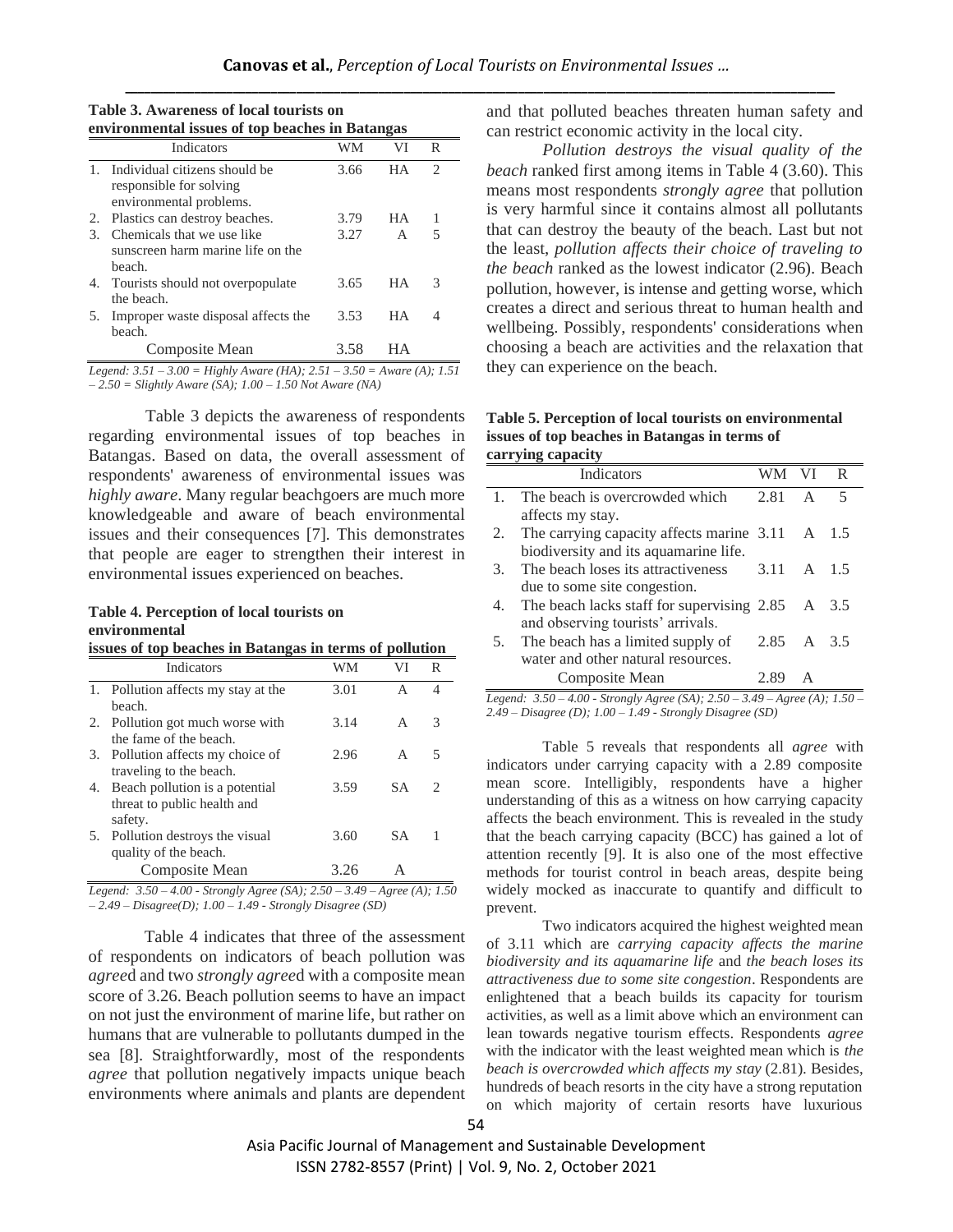accommodations and stunning beaches which are must-see. For other tourists, crowded beaches are unappealing; however, when the benefits of one of these famous beaches are considered, individuals end up experiencing more good times and enjoy their stay.

#### **Table 6. Perception of local tourists on environmental issues of top beaches in Batangas in terms of habitat modification**

|    | Indicators                                                                                                        | WM.            | VI. | R                           |
|----|-------------------------------------------------------------------------------------------------------------------|----------------|-----|-----------------------------|
|    | 1. Some activities are likely to harm the<br>underwater environment at the beach<br>through habitat modification. | 3.19 A 3.5     |     |                             |
|    | 2. Some activities are likely to result in<br>significant habitat modification or<br>degradation.                 | 3.19 $\land$   |     | 3.5                         |
| 3. | There are projects at beaches that<br>cause the destruction of habitat<br>quality.                                | 3.22 $\Delta$  |     | $\mathcal{D}_{\mathcal{L}}$ |
| 4. | Commercial developments at the<br>beach increase the rate of habitat<br>modification.                             | $3.25 \quad A$ |     |                             |
| 5. | Resort buildings destroy the beach's<br>natural beauty.                                                           | 3.10           | A   | 5                           |
|    | Composite Mean                                                                                                    | 3.19           | A   |                             |

*Legend: 3.50 – 4.00 - Strongly Agree (SA); 2.50 – 3.49 – Agree (A); 1.50 – 2.49 – Disagree(D); 1.00 – 1.49 - Strongly Disagree (SD)*

As shown in Table 6, the perception of local tourists on habitat modification of top beaches in Batangas, all had interpretations of *agree* for all indicators. Excessive consumption of the beach can result in habitat loss over time. Plants are destroyed as people walk on sand since they provide a different habitat for a variety of species of plants and animals, including those that are protected or endangered [10]. Results show that habitat modification is strikingly making an impact on the beach environment. Beaches are constantly expanding, and other creatures call them home. Apparently, these habitats are facing alarming levels of human effects, with industrial growth invading.

From the point of view of respondents, *commercial developments at the beach increase the rate of habitat modification* ranked first (3.25). This desire, which satisfies critical economic needs, contributes to a linear way to beach planning that focuses upon its precise coastal area with connections to leisure activities on beaches or spectacular views of the beach. Therefore, instances that respondents have encountered are the destroying of the real unique visual of the beach. Ranked last among indicators is *resort buildings destroy the beach's natural beauty* (3.10). Uncontrollable tourism developments and projects are commonly causing destruction to endangered natural resources and crowding out habitats.

Table 7 illustrates that the perception of local tourists as regards waste management on top beaches in Batangas got a composite mean of 2.56 which is interpreted as *agree* and shows that waste management is considered to be one of the factors that affect beaches. The main benefit of sustainable waste management is that it has a lower environmental impact through enhancing water and air quality as well as lowering greenhouse emissions [11]. Thus, waste management is an important concept throughout sustainable development, and it opens more possibilities of beneficial impacts on the beach.

#### **Table 7. Perception of local tourists on environmental issues of top beaches in Batangas in terms of waste management**

|    | <b>Indicators</b>                                                                                      | WМ   | VI.          | R                           |
|----|--------------------------------------------------------------------------------------------------------|------|--------------|-----------------------------|
|    | 1. The beach has an offensive odor<br>within the area which affected my                                | 2.44 | D            | 5                           |
|    | stay at the resort.<br>2. The beach resort has a poor response<br>to waste minimization such as reuse, | 2.66 | $\mathsf{A}$ | $\mathcal{D}_{\mathcal{A}}$ |
|    | reduction, and recycle.<br>3. The beach resort lacks manpower for<br>waste disposal.                   | 2.67 | $\mathsf{A}$ | 1                           |
| 4. | The resort lacks control over<br>hazardous services.                                                   | 2.55 | A            | 3                           |
|    | 5. The resort does not have a properly<br>established setup for solid waste                            | 2.48 | D            |                             |
|    | management services.<br>Composite Mean                                                                 | 2.56 |              |                             |

*Legend: 3.50 – 4.00 - Strongly Agree (SA); 2.50 – 3.49 – Agree (A); 1.50* 

*– 2.49 – Disagree(D); 1.00 – 1.49 - Strongly Disagree (SD)*

Among the indicators cited, *beach resort lacks manpower for waste disposal* (2.67) obtained the highest rank. In this matter, in spite of the rising influx of tourists and visitors, tourism stakeholders have not realized the importance of finding skilled workers. The least weighted mean and ranked the last is said to be the indicator *the beach has an offensive odor within the area which affected their stay at the resort* (2.55), acquiring a verbal interpretation of *disagree*. Therefore, instances are some top beaches in Batangas give a delightful ocean air and a distinctive smell which gives respondents a unique stay at the beach.

**Table 8. Summary of perceptions of local tourists on environmental issues of top Beaches in Batangas**

| Indicators           | WМ   | VI                    | Rank |  |  |  |  |
|----------------------|------|-----------------------|------|--|--|--|--|
| Pollution            | 3.26 | <b>Strongly Agree</b> |      |  |  |  |  |
| Carrying capacity    | 2.89 | Agree                 |      |  |  |  |  |
| Habitat modification | 3.19 | Agree                 |      |  |  |  |  |
| Waste management     | 2.56 | Agree                 |      |  |  |  |  |
| Composite Mean       | 2.97 | Agree                 |      |  |  |  |  |

*Legend: 3.50 – 4.00 - Strongly Agree (SA); 2.50 – 3.49 – Agree (A); 1.50 – 2.49 – Disagree (D); 1.00 – 1.49 - Strongly Disagree (SD)*

Table 8 depicts that the summary of perceptions of local tourists on environmental issues of top beaches in Batangas has a composite mean of 2.97 with a verbal interpretation of *agree*. Environmental knowledge is a huge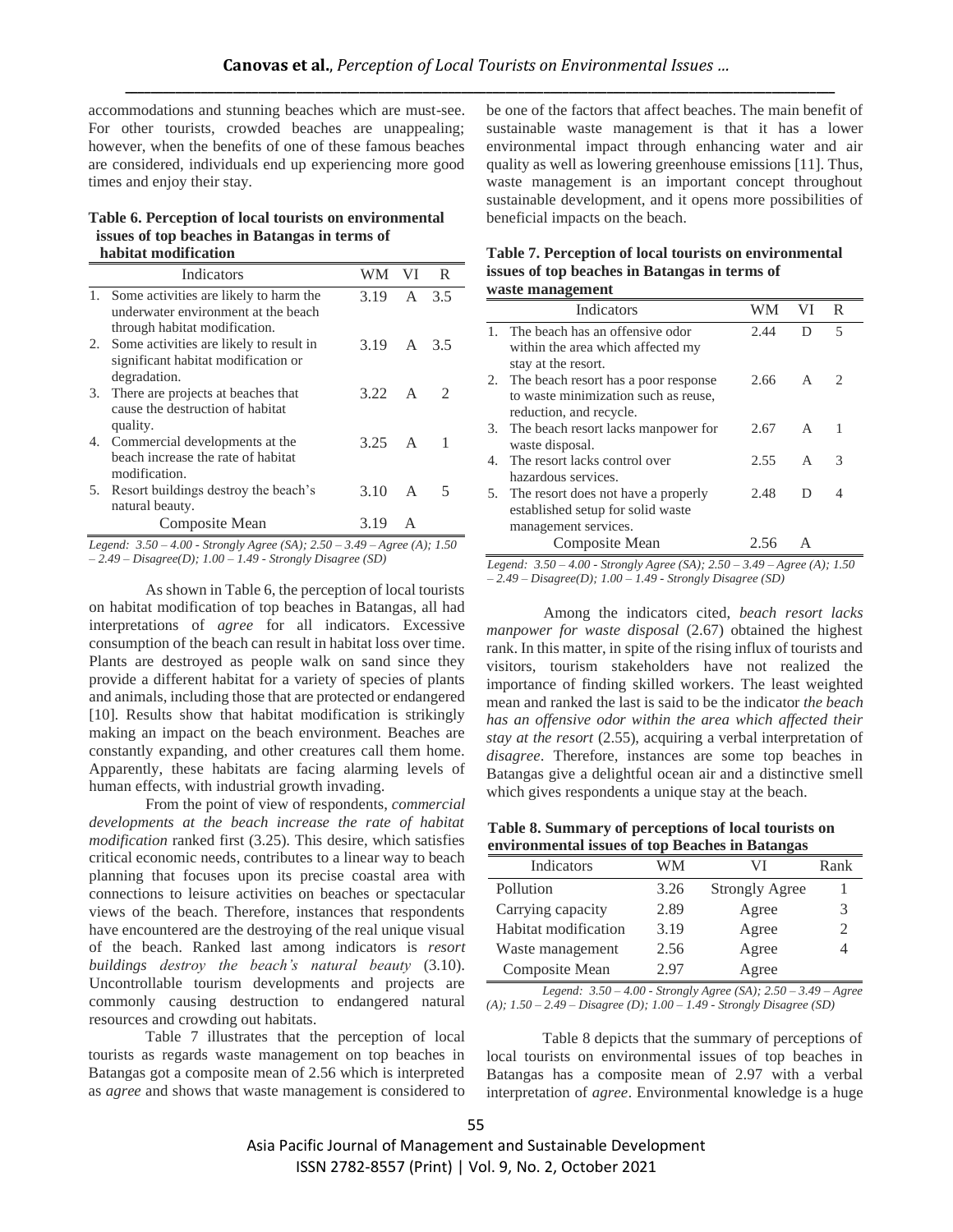challenge for human advancement. It is among the most important considerations for describing a country's community. It represents a variety of environmental factors, including people's perceptions, traits, and attitudes toward a more sustainable future [12].

Among indicators cited, pollution has the highest weighted mean of 3.26 and is ranked first. Since beaches are home to a diverse number of aquatic creatures, as well as plants, it is everyone's duty to do their part in keeping them safe so that marine organisms can survive over long periods of time. On the other hand, waste management (2.56) ranked last. Therefore, conceivably beaches have proper waste production being monitored. People must know that rather than being thrown away, waste can be used as a product or raw material. Any of these harmful chemicals could be immediately recycled leading to their risk to health.

**Table 9. Difference between levels of perception when grouped according to age**

| Level of Perception                                                                             | f-value | p-value | Interpretation  |  |  |  |
|-------------------------------------------------------------------------------------------------|---------|---------|-----------------|--|--|--|
| Pollution                                                                                       | 3.357   | 0.012   | Significant     |  |  |  |
| Carrying Capacity                                                                               | 2.223   | 0.070   | Not Significant |  |  |  |
| <b>Habitat Modification</b>                                                                     | 1.904   | 0.113   | Not Significant |  |  |  |
| Waste Management                                                                                | 2.252   | 0.067   | Not Significant |  |  |  |
| If the p-value is $< 0.05$ , Significant (S). If the p-value is $> 0.05$ , Not Significant (NS) |         |         |                 |  |  |  |

Table 9 illustrates environmental issues of top beaches in Batangas when grouped according to age. It is remarked that there is no significant difference on variables of carrying capacity (0.070), habitat modification (0.113), and waste management (0.067). Data, however, reveal that age has a high influence on respondents in terms of pollution since they have a deeper understanding of how it impacts society, as well as their way of living, mostly on beaches as tourists. Everyone who examines public perception mostly on the environment could demonstrate whether younger people are further extremely worried about environmental protection, unlike elderly adults. It is not an age-related mindset, as enthusiasm for environmental protection is increasingly growing among the elderly [13].

**Table 11. Proposed action plan**

As the majority of the variables on environmental issues have no significant relationship to respondents' age, improvements in the beach should still be a thing. Pollution reduction improves the environment through preserving and restoring natural resources, thereby, stimulating economic development by encouraging factories to generate more effective and reducing the amount of pollution that needs to be managed by individuals, businesses, and municipalities.

**Table 10. Difference between levels of perception when grouped according to sex**

| Level of Perception         |       | f-value p-value | Interpretation  |
|-----------------------------|-------|-----------------|-----------------|
| Pollution                   | 3.282 | 0.072           | Not Significant |
| Carrying Capacity           | 5.878 | 0.017           | Significant     |
| <b>Habitat Modification</b> | 0.005 | 0.943           | Not Significant |
| Waste Management            | 0.725 | 0.396           | Not Significant |
|                             |       | __              |                 |

*If the p-value is < 0.05, Significant (S). If the p-value is > 0.05, Not Significant (NS)*

Table 10 indicates that the assessment on levels of perception when grouped according to sex shows no significant difference on pollution (0.072), habitat modification (0.943), and waste management (0.396) since the obtained p-values were greater than the 0.05 alpha-level. There are possibilities that respondents lack awareness according to their sex on the majority of variables.

The evidence connecting gender equity with improved environmental conditions seems to have been around the world [14]. Women in power, are much more ready to trigger aside designated land resources and amend environmental issues agreements in places with much more women in parliament. In reality, there really is a connection between both the environment, as well as gender. When gender imbalance is strong, there exist forest deforestation, environmental damage, and many other indicators of environmental damage. Since their social support roles and survival practices are also strongly reliant upon environmental resources, people are committed advocates of preservation and regeneration.

| LADIC 11. I TOPOSCU ACTION PIAN |                                                                                                                                                                                                                                                                                                                                                                                         |                                                                 |  |  |
|---------------------------------|-----------------------------------------------------------------------------------------------------------------------------------------------------------------------------------------------------------------------------------------------------------------------------------------------------------------------------------------------------------------------------------------|-----------------------------------------------------------------|--|--|
| Key Result Area                 | <b>Proposed Programs</b>                                                                                                                                                                                                                                                                                                                                                                | <b>Key Persons</b>                                              |  |  |
| Beach pollution                 | • Encourage people to use ecologically friendly products.<br>• Engage in beach clean-ups to help decrease garbage and waste.<br>• Recycle plastics<br>• Minimize the quantity of polluted water in private residences.                                                                                                                                                                  | Local tourists<br>Beach owners<br>Employees<br>Local government |  |  |
| Carrying capacity               | • Maintain a small coastal area, particularly the most beautiful beach spots, as pristine as<br>possible.<br>• Create certain protected areas between accommodations and establishments; maintain<br>some sections of the larger coastal zone and surrounding areas entirely preserved                                                                                                  | Beach owners<br>Local government                                |  |  |
| Habitat<br>modification         | • Evaluate dangers of habitat loss and report on the scope of the subsequent loss and how to<br>mitigate it.<br>• Assess and select priority action locations.<br>• Determine possible rehabilitation locations to help compensate for the area lost.<br>• Establish local and provincial Agri-environment plans to keep the habitat in perfect<br>condition and encourage involvement. | Beach owners<br>Local government                                |  |  |

56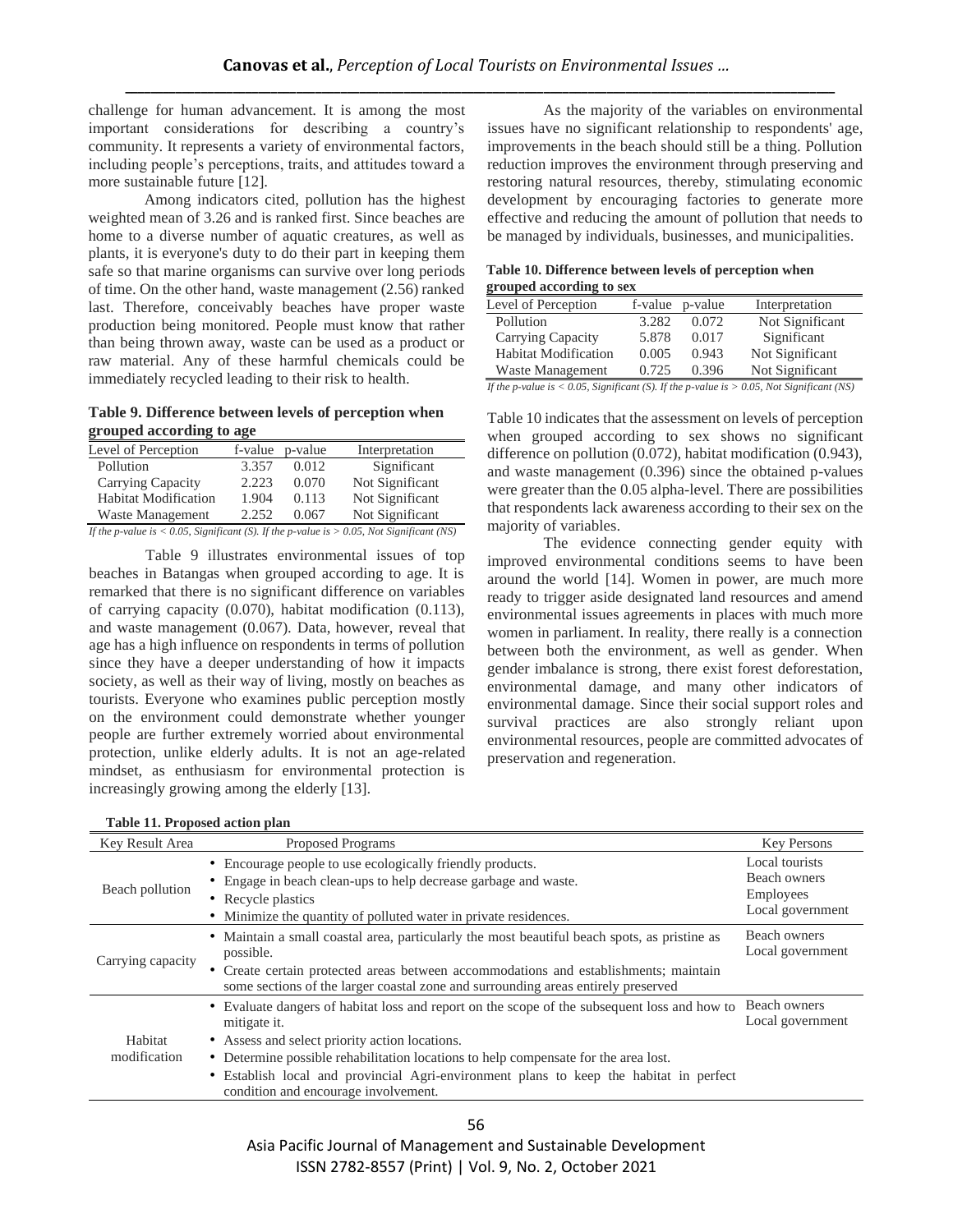| Waste management • Ensure that all individuals have access to appropriate and economical local waste disposal,<br>as well as waste minimization through prevention and the $3Rs$ —reuse, reduce, recycle. | Local tourists<br>Beach owners |  |  |  |
|-----------------------------------------------------------------------------------------------------------------------------------------------------------------------------------------------------------|--------------------------------|--|--|--|
| • Eliminate unauthorized disposal and open burning, as well as enhance ultimate disposal and Employees                                                                                                    |                                |  |  |  |
| cleansing.                                                                                                                                                                                                | Local government               |  |  |  |
| • Ensure that commercial and perhaps other particular wastes are collected and treated                                                                                                                    |                                |  |  |  |
| properly (solid wastes, toxic chemicals, mining<br>e-waste, building and<br>waste.<br>construction garbage, and so on.)                                                                                   |                                |  |  |  |
| • Ensure that liquid waste is properly disposed of and treated to the greatest extent possible.                                                                                                           |                                |  |  |  |
| • Capacity enhancement, public awareness, and advocacy                                                                                                                                                    |                                |  |  |  |

### **Conclusion and Recommendation**

The demographic profile in terms of sex and age was taken and assessed. After careful evaluation, it was determined that most local tourists that are female and belonging to the age bracket of 18 to 25 years old are more likely to visit Batangas beaches than local male tourists. While the local tourists projected high awareness regarding present environmental issues of top beaches in Batangas and keeping this into perspective, it may help in implementing beach protection policies. Pollution, carrying capacity, and habitat modification can bring a negative impact on unique beach environments and threaten human safety that affects stay at the beach. Odor and improperly established setup for solid waste management service, however, were not issues that affected their stay. It has been determined that the perception of local tourists on environmental issues of top beaches in Batangas is greatly influenced by age and sex. The insignificant difference in their perception of environmental issues implies that when tourists recognize their sex and reach the age of 18, they become more observant of their environment and ready to sort out their priorities. Hence, their established awareness and perception varied according to age and sex.

The findings of the study arrived with recommendations for future researchers who will be studying the same topic to include other variables such as ocean acidification, light pollution, and others focusing on the marine environment itself aside from pollution, carrying capacity, habitat modification, and waste management that could also influence the level of perception of tourists. Given that the study was conducted mainly for top beaches of Batangas and does not include other top beaches from other provinces, it is also recommended to carry out a study within other top beaches in the Philippines or other tourist destinations such our mountains, rivers, or lakes that would be a great contribution to the growth of research about Philippine environment. Furthermore, qualitative approach may be conducted, specifically a phenomenological study to evaluate the experiences of

tourists on the subject matter and such study may also utilize a different method in determining perspectives of other respondents such as professors, industry experts, environmentalists, and residents around the area.

# **REFERENCES**

- [1] AHA Online World Campus. (n. d.). *What Is Tourism?* Accessed October 29, 2020, from https://www.ahaworldcampus.com/b/wha[t-is](https://www.ahaworldcampus.com/b/what-is-tourism)[tourism](https://www.ahaworldcampus.com/b/what-is-tourism)
- [2] Bergmann, M., Gutow, L., and Klages, M. (2015). *Marine Anthropogenic Litter*. Springer, Cham https://doi.org/10.1007/978-3-319- 16510-3
- [3] Jambeck, J. R., Geyer, R., Wilcox, C., Siegler, T. R., Perryman, M., Andrady, A., Narayan, R. and Law, K. L. (2015). Plastic waste inputs from land into the ocean. *Science,* 347(6223):768-771. https://doi.org/10.1126/science.1260352
- [4] Ukaogo, P.O., Ewuzie, U., Onwuka, C. V. (2020). Environmental pollution: Causes, effects, and the remedies. In *Microorganisms for Sustainable Environment and Health*, 419-429. http://dx.doi.org/10.1016/B978-0-12-819001- 2.00021-8
- [5] Moran, K. (2016). *Designing for Young Adults (Ages 18-25)*. Nielsen Norman Group. https://www.nngroup.com/articles//youngadults-ux/
- [6] Tannenbaum, C., Greaves, L., & Graham, I. D. (2016). Why sex and gender matter in implementation research. *BMC Medical Research Methodology*, *16*(1), 145. https://doi.org/10.1186/s12874-016-0247-7
- [7] Rayon-Viña, F., Miralles, L., Fernandez-Rodríguez, S., Dopico, E. and Garcia-Vazquez, E. (2019). Marine litter and public involvement in beach cleaning: Disentangling perception and awareness among adults and children, Bay of Biscay, Spain.